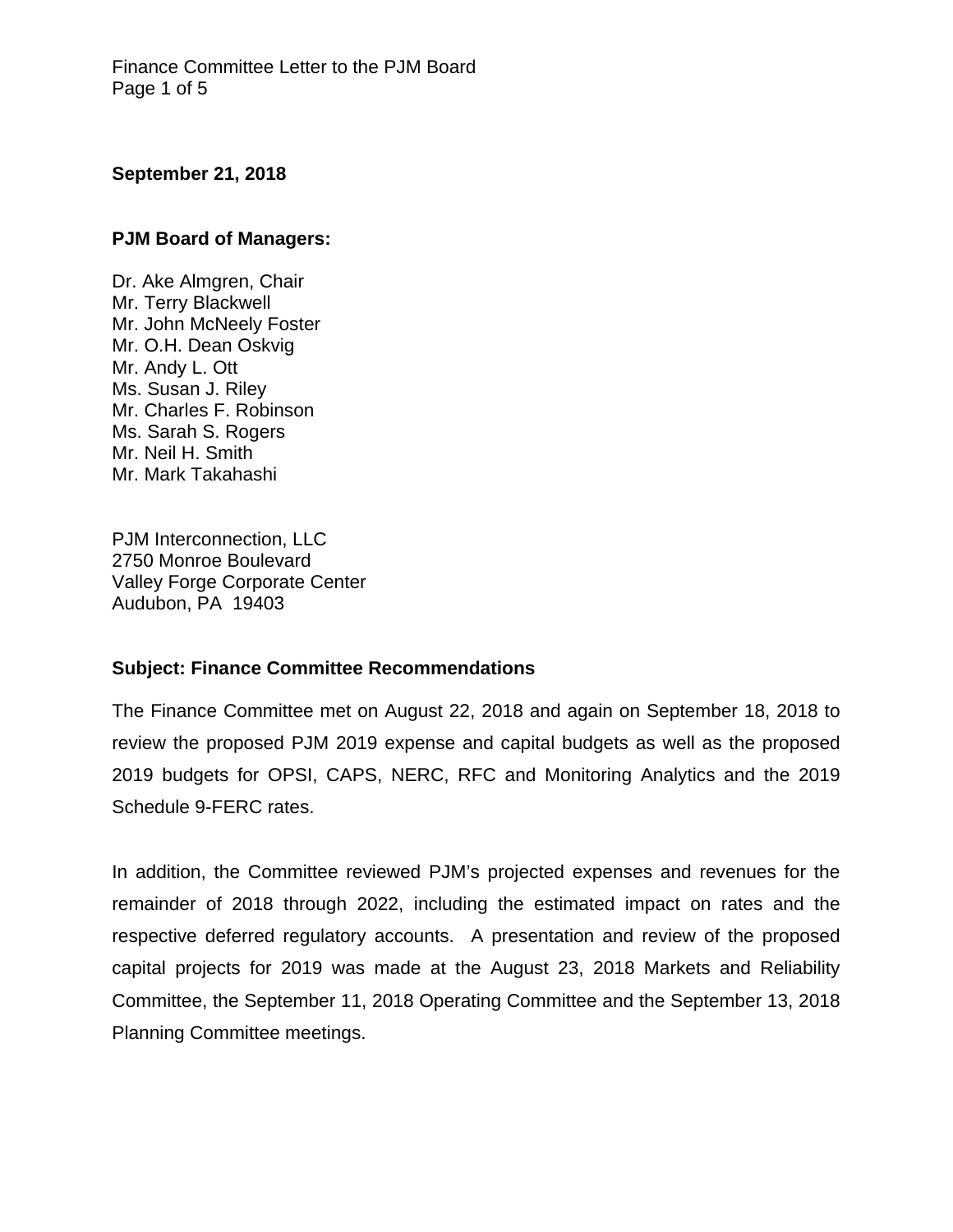Finance Committee Letter to the PJM Board Page 2 of 5

### **1. Proposed Expense Budget for 2019**

PJM has proposed an expense budget of \$296 million for its Stated Rate expenses in 2019. This value is within the long-term projections discussed in the updated stated rates mechanism implemented on January 1, 2017. The PJM Sector-Elected Finance Committee members appreciate PJM Management's efforts to control the company's expenses and provide timely, accurate and highly usable financial analysis for the committee.

For 2018, PJM proposed, and the PJM Board of Managers ("Board") approved, an expense budget of \$293 million. Current forecasts project PJM's actual expenses will be approximately \$290 million for 2018, which is in line with the original budget. The Sector-Elected representatives of the PJM Finance Committee recommend that the Board accept the proposed 2019 expense budget while encouraging PJM Management to continue to seek and sustain cost-saving initiatives that enhance efficiency, reliability, and effectiveness of PJM markets.

# **2. Proposed 2019 Capital Budget**

PJM has proposed a capital budget for 2019 of \$42 million. This budget is equal to the 2018 budget and is primarily for work planned on the Energy Management Systems and for facilities and technology infrastructure. It is anticipated that nominal capital expenditures on a going forward basis will average \$40 million annually. This aligns with the long-term projections discussed in connection with the updated stated rates mechanism implemented on January 1, 2017.

The Sector-Elected representatives of the PJM Finance Committee recommend that the Board approve the proposed \$42 million capital budget for 2019.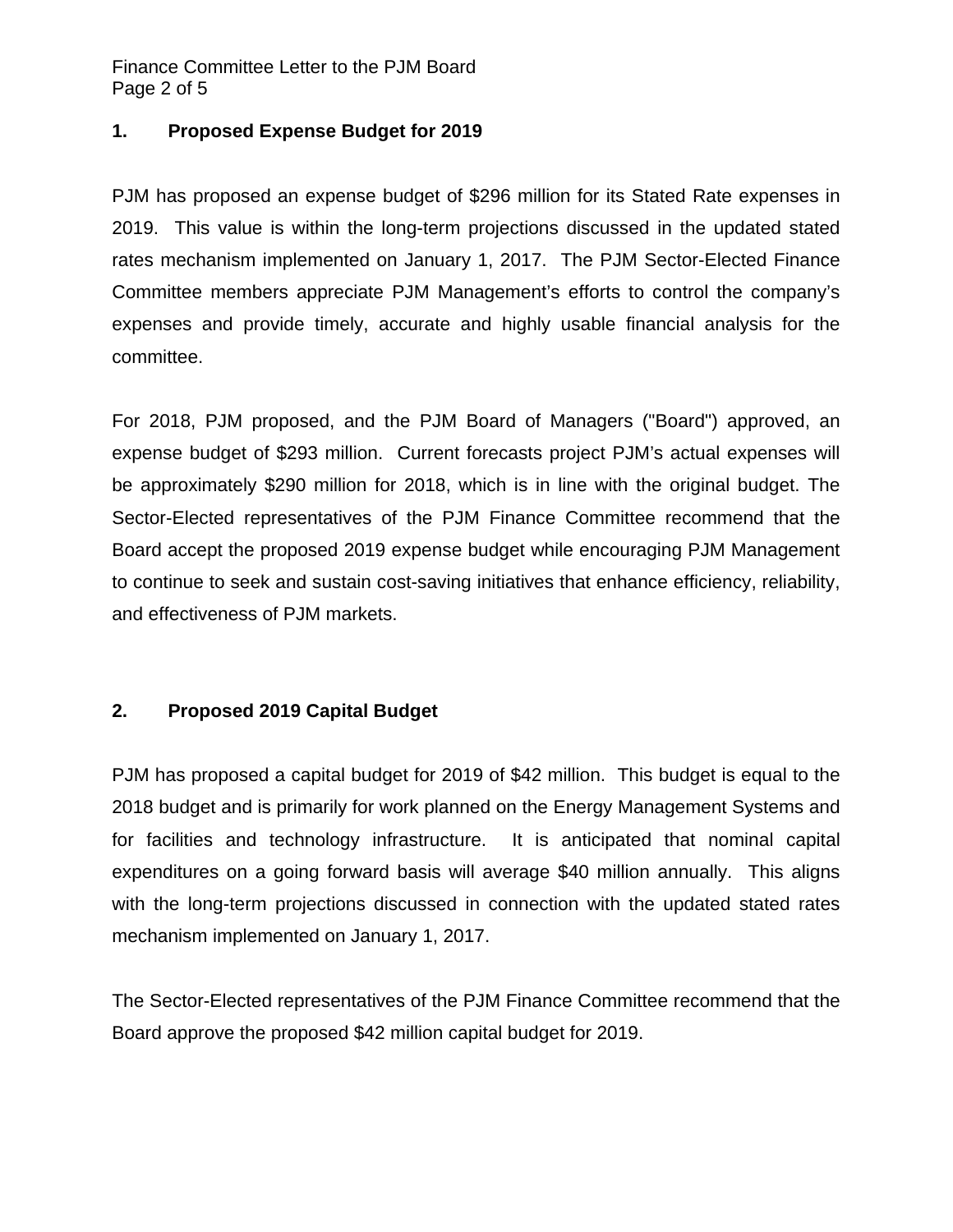Finance Committee Letter to the PJM Board Page 3 of 5

# **3. Proposed Schedule 9-FERC Rate for 2019**

PJM has proposed a Schedule 9-FERC rate of \$0.0774 per MWh of load for 2019 relative to PJM's projected transmission usage of 843 terawatt-hours for 2019. This represents a \$0.0009 per MWh of load increase in cost from the 2018 Schedule 9 FERC rate. The 2018 Schedule 9-FERC rate is \$0.0765 per MWh.

The Sector-Elected representatives of the PJM Finance Committee recommend that the Board approve the proposed rate.

# **4. Proposed Schedule 9-OPSI Rate for 2019**

OPSI presented its approved budget of \$696,300 for 2019. This amount is equal to the approved 2018 OPSI budget. Any OPSI budget increase in excess of 15% requires FERC review and approval. Since the proposed budget doesn't eclipse the 15% threshold, the Sector-Elected Representatives of the PJM Finance Committee accept OPSI's budget for 2019.

# **5. Proposed Schedule 9-CAPS Rate for 2019**

CAPS presented its budget of \$479,086 for 2019. This is an increase of \$32,241 or 7.1%. Any CAPS budget increase in excess of 7.5% requires FERC review and approval. Since the proposed 2019 CAPS budget increase is below the FERC approval requirement identified in Schedule 9-CAPS, the Sector-Elected Representatives of the PJM Finance Committee accept the CAPS budget for 2019.

#### **6. Proposed Schedule 9-MMU Rate for 2019**

The 2019 Monitoring Analytics' proposed budget is \$13.4 million, a 0.7% decrease from the 2018 original budget and an 8.9% increase from the current projected costs for 2018. Monitoring Analytics' budget has increased annually since 2014. The main driver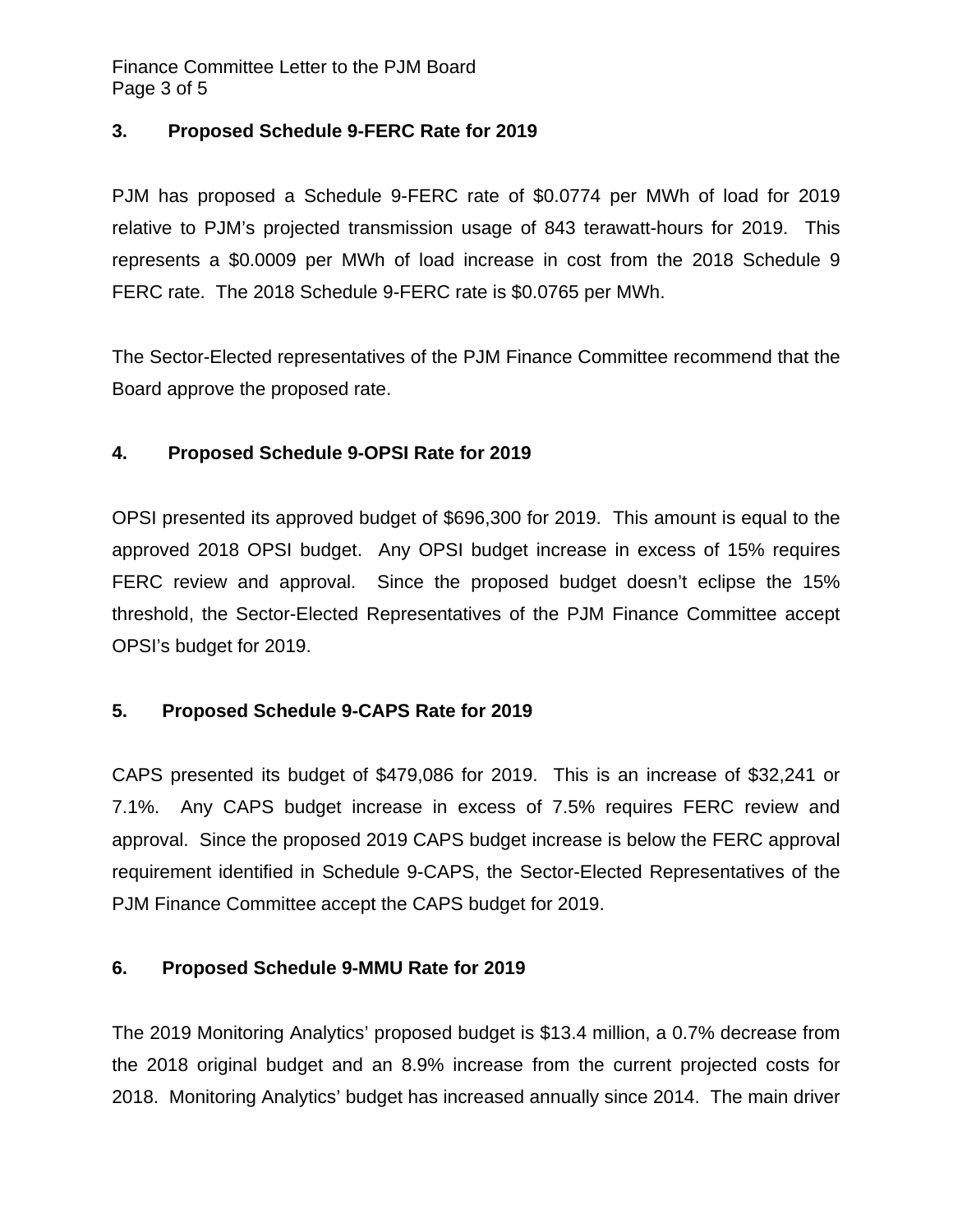#### Finance Committee Letter to the PJM Board Page 4 of 5

for the budget exceeding prior year's expenses is the asymmetrical risk related to managing expenses.

There were no extraordinary issues of concern to the committee and the Sector-Elected Representatives regarding Monitoring Analytics' budget for 2019. The Sector-Elected Representatives of the PJM Finance Committee accept the Monitoring Analytics' budget.

# **6. Proposed Schedule 10 for NERC and RFC 2019 Budgets**

The NERC 2019 assessment to PJM members is proposed at \$10.5 million. The RFC 2019 assessment to PJM members is proposed at \$16.2 million. These amounts represent approximately 8.0% and 5.5% increases, respectively, from the 2018 budget for both the NERC and RFC assessments.

The Sector-Elected Representatives of the PJM Finance Committee accept the NERC and RFC budgets.

# **7. Comments**

The Finance Committee protocols continue to work well and foster collaborative efforts with PJM Management, the Board members, and the Sector-Elected Finance Committee representatives. This includes both the organization of the annual Finance Committee plan, the materials and presentation of information, additional responses to supplemental requests, independent financial analysis and PJM's annual SOC 1 audits. The Finance Committee recommends continued focus on PJM Management's optimization of expenses and costs, consistent with the objective of PJM providing sound, reliable, efficient, and effective operations, while recognizing and adopting the potentially significant synergistic impacts of new technology deployment on the overall costs and effectiveness of PJM.